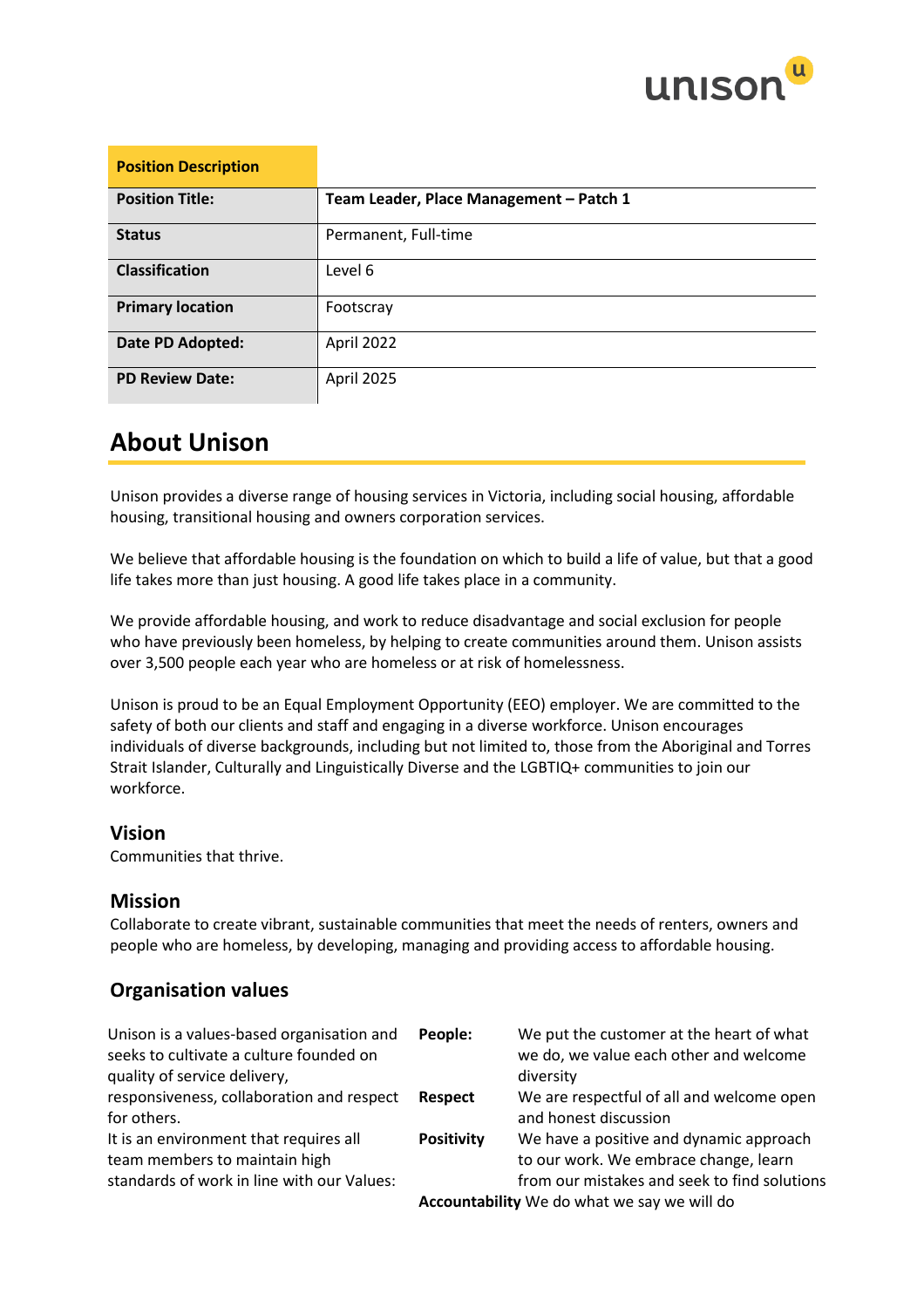

## **Position Objectives**

- To lead, co-ordinate and supervise the Patch 1 Place Management Team (referred to as the Team) to deliver a defined range of place management services to a high standard and in accordance with Unison policies and practices
- Deliver and influence best practice and positive client outcomes across a range of housing services, including public, private, social and affordable.
- Work co-operatively and collaboratively as a member of the Unison team to create communities that thrive.
- Collaborate with relevant partners and renters to facilitate a sense of community and promote social and economic participation.
- Develop and sustain partnerships with relevant support services to ensure adequate support for renters with complex needs.

## **Key Accountabilities**

#### **Leadership and coordination of the Team**

- Provide effective day to day co-ordination of the Team's service delivery activities under the direction of the Manager Place Management West
- Develop a team culture based on Unison's values of People, Positivity, Respect and Accountability and Unison's practice framework.
- Ensure that the Team always operates within the terms of the Residential Tenancies Act, Privacy Act and within Unison Operational Policy.
- Develop and implement effective systems for communication within the Team, senior managers and other Unison colleagues
- Ensure Team members receive effective and appropriate support, supervision and guidance.
- Together with the Manager, Place Management West regularly review individual roles and workloads within the Team to ensure team resources are being used effectively, efficiently and fairly.
- Work with the Manager, Place Management West to ensure that the Team has capable administrative systems in place and access to resources and equipment to operate competently.

#### **Delivery of Place Management Services**

Support, lead and enable the Team to deliver high quality services within the Unison Practice Framework and carry-out the following tenancy and property management tasks:

- Allocate vacant properties in line with Unison policies and procedures.
- Ensure rental arrears are within Unison key performing targets and communicate with customers to resolve rent arrears issues
- Ensure vacancy rates are kept within target
- Ensure that properties are regularly inspected
- Resolve client conflict and anti-social behaviour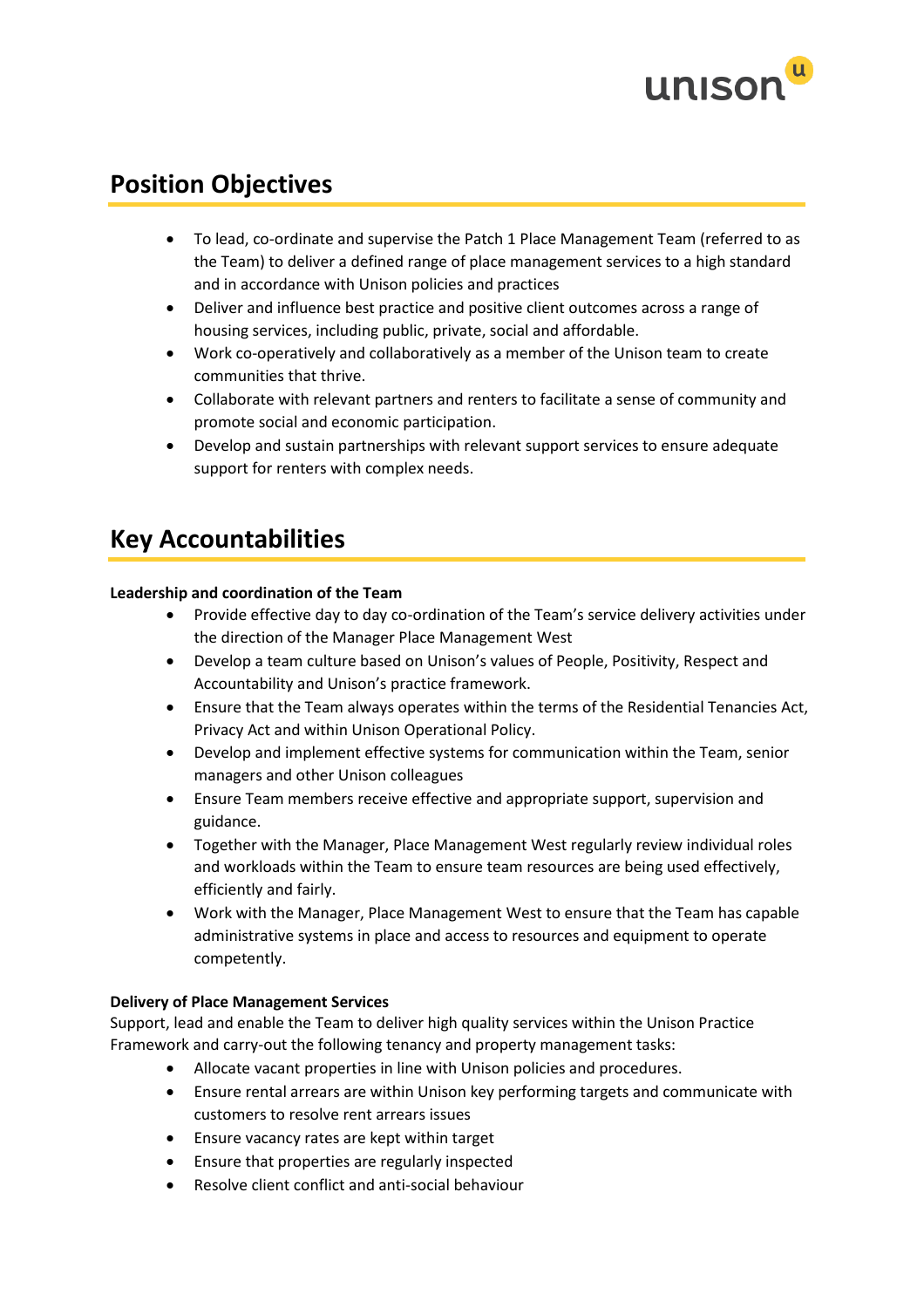

- Take action under the Residential Tenancies Act 1997 (RTA) to deal with tenancy issues in accordance with the RTA and relevant Unison policy.
- Represent Unison at the Victorian Civil and Administrative Tribunal (VCAT)
- Support tenancy and property activities
- Collaborate with support services

#### **Tenant Consultation and Participation**

- To assist in developing a culture within the Team where customers are provided with clear and honest information, consulted on issues of impact and given opportunities to participate in identifying and implementing solutions to housing and support issues.
- To implement a range of creative and innovative strategies for engaging with customers around issues within properties and involving them in the implementation of solutions e.g. regular resident meetings
- Actively encourage Unison customers to become active Unison Tenant Advisory Group members and participate in Unison decision making processes.

#### **Financial Management**

• Work with the Manager, Place Management West to ensure that the Team operates within the allocated operational budget.

#### **Strategic and Operational Planning**

• Participate in the development of the Unison Strategic and Operational Plans and ensure that all delegated Operational Plan tasks are completed satisfactorily.

#### **Policy Development, compliance and risk**

- Ensure Team members are aware and understand Unison Operational Policy and how Operational policies are implemented
- Participate in the review of existing policy and the development of new Operational Policies.
- Participate in ongoing collaboration with Unison's Corporate Services Division with regards to Reporting, Quality and Accreditation processes.

Other duties as directed.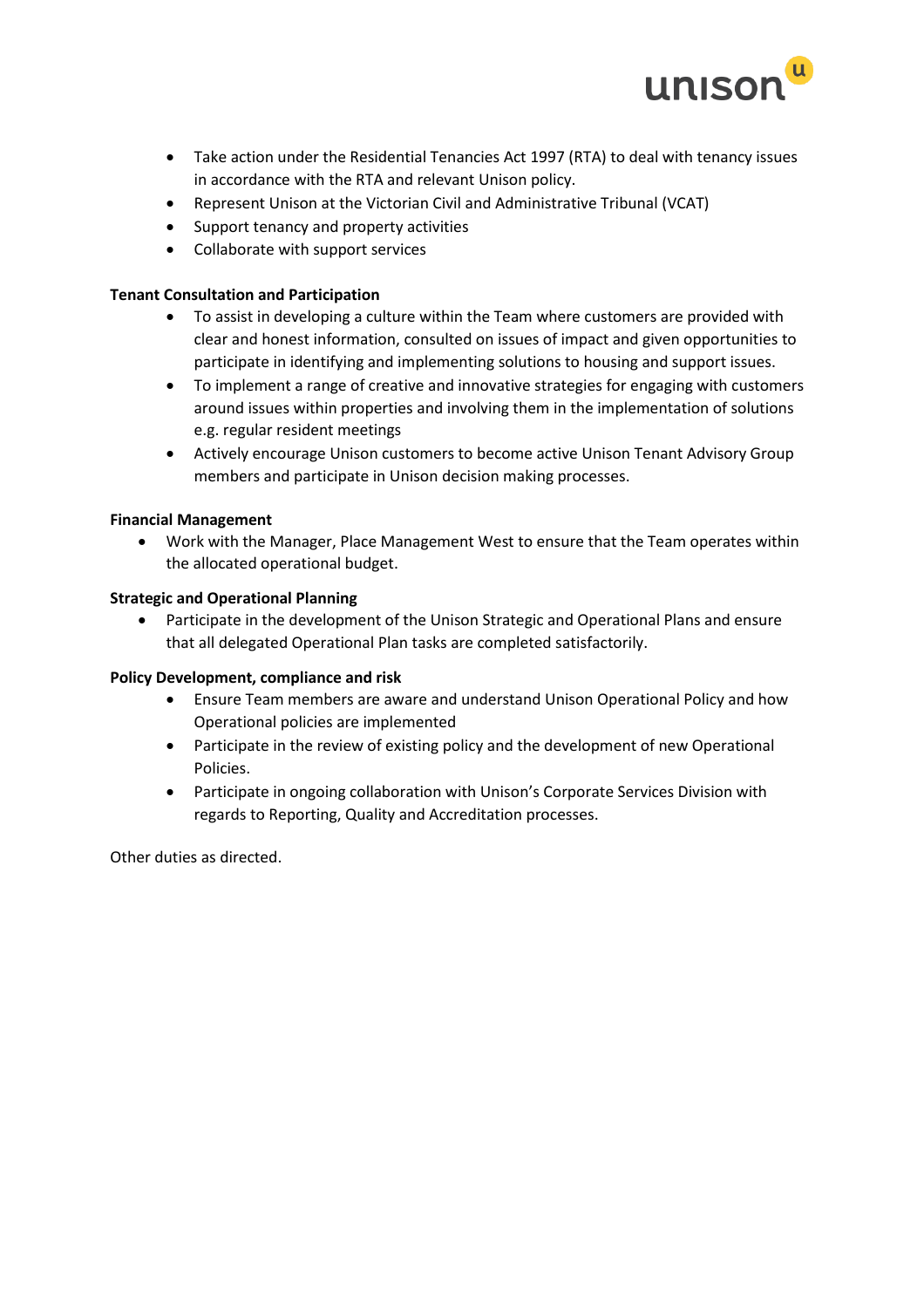

# **Key Selection Criteria**

| Qualifications &<br>Experience | A relevant tertiary level qualification or significant experience in a<br>similar role                                                                               |
|--------------------------------|----------------------------------------------------------------------------------------------------------------------------------------------------------------------|
|                                | Demonstrated skills and experience in the direct provision of housing<br>$\bullet$                                                                                   |
|                                | services (government, community or private)                                                                                                                          |
|                                | Demonstrated skills and experience in supervising, supporting and<br>$\bullet$<br>developing a small team.                                                           |
|                                | An understanding of and demonstrated experience in application of<br>$\bullet$<br>the Victorian Residential Tenancies Act.                                           |
|                                | Experience working effectively and sensitively with a broad range of<br>$\bullet$<br>clients, including people with high support needs and challenging<br>behaviours |
| <b>Personal Qualities</b>      | A demonstrated commitment to social justice and to the<br>$\bullet$                                                                                                  |
|                                | empowerment of disadvantaged members of the community                                                                                                                |
|                                | Ability to show initiative, be a self-starter and work autonomously.<br>٠                                                                                            |
|                                | A high level of energy and enthusiasm<br>٠                                                                                                                           |
|                                | Positive team-working approach<br>٠                                                                                                                                  |
| Knowledge and                  | Demonstrated ability to work effectively without direct supervision,<br>٠                                                                                            |
| skills                         | to take the initiative and to manage a challenging array of tasks and                                                                                                |
|                                | priorities.                                                                                                                                                          |
|                                | Demonstrated ability to achieve key performance measures and<br>$\bullet$                                                                                            |
|                                | targets                                                                                                                                                              |
|                                | Demonstrated skills and experience within inter-agency partnerships<br>٠                                                                                             |
|                                | High level communication skills - including verbal and written<br>$\bullet$                                                                                          |
|                                | communication                                                                                                                                                        |
|                                | Demonstrated skills and experience in the implementation of<br>operational policy                                                                                    |
|                                | Good computer skills, including experience with MS Windows and MS                                                                                                    |
|                                | Office                                                                                                                                                               |
|                                | A current full Victorian driver's licence                                                                                                                            |
| <b>Workplace Health</b>        | Ensure that Unison's Occupational Health and Safety Policy and<br>$\bullet$                                                                                          |
| and Safety                     | Procedures are continually observed and complied with.                                                                                                               |
|                                | All employees have a duty to take reasonable care for the health and<br>٠                                                                                            |
|                                | safety of themselves and others affected by their actions at work,                                                                                                   |
|                                | and to comply with Unison's OHS Frameworks.                                                                                                                          |
|                                | Regularly inspect own immediate work environment and report any<br>incidents, hazards or near misses that can cause harm or that                                     |
|                                | represent a threat to public safety to the relevant Manager or                                                                                                       |
|                                | Supervisor.                                                                                                                                                          |
|                                | Actively participate in hazard elimination where practical.                                                                                                          |
| Safety screening               | This role is subject to a satisfactory National Police History check,<br>$\bullet$                                                                                   |
|                                | Working with Children Check and confirmed Covid-19 vaccination.                                                                                                      |
|                                | Applicants who have lived overseas for 12 months or longer during                                                                                                    |
|                                | the past 10 years are required to provide the results of an                                                                                                          |
|                                | international police check.                                                                                                                                          |